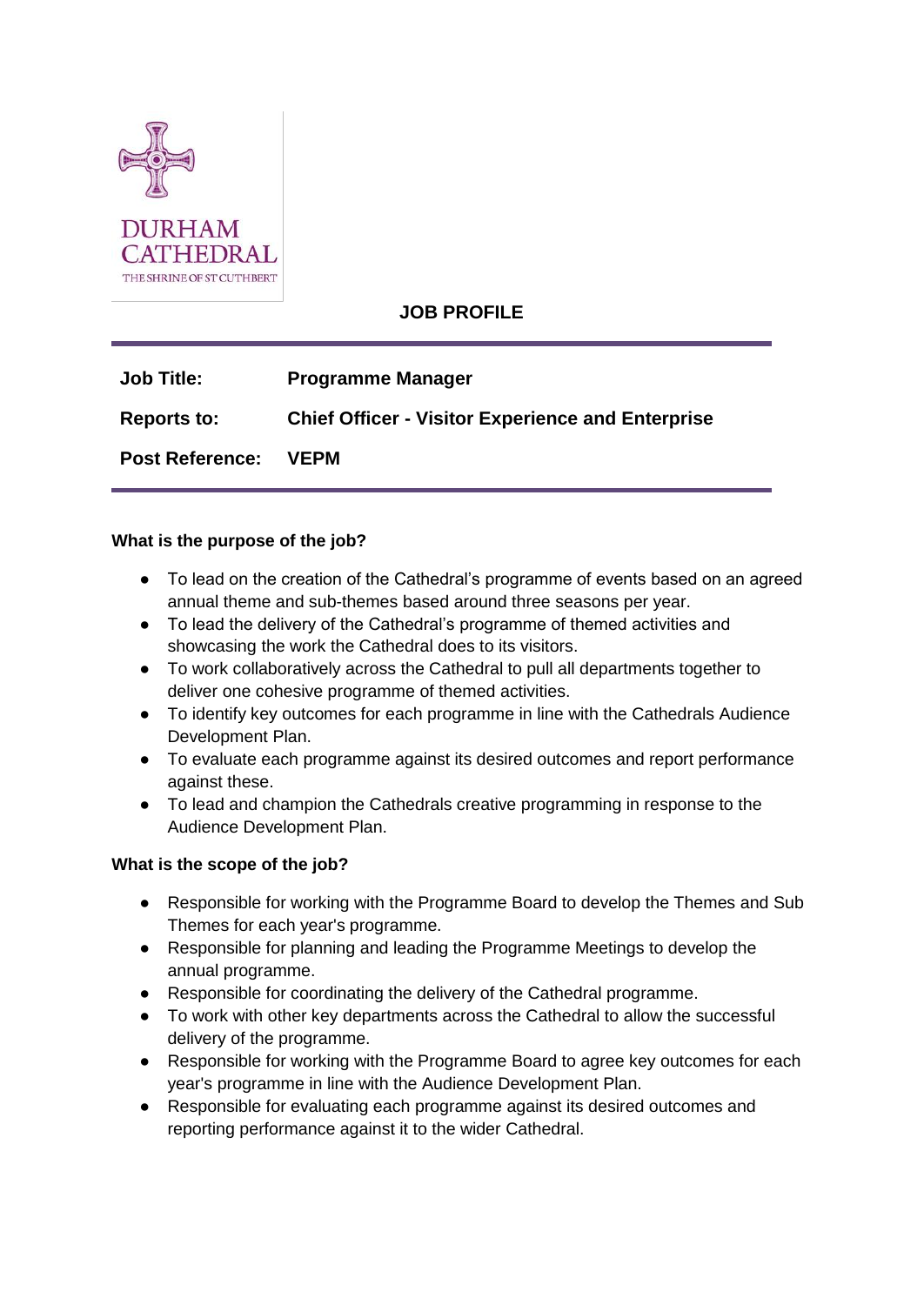### **What knowledge is required to perform the job?**

- Experience of creating a programme of events.
- Experience of working collaboratively with a wide range of teams.
- Experience of identifying outcomes and evaluation against these outcomes.
- Understanding of audience development and audience segmentation.
- Experience of working with creative partners.
- Experience of commissioning work with third parties.
- Knowledge of the heritage/cultural sector.
- Ability to manage spend to agreed budgets.
- Awareness of sources of external funding and the process to apply for them and their reporting requirements.
- An understanding of the needs and interests of varied stakeholders, including worshippers, visitors, staff and volunteers.
- An understanding of the North East Arts, Heritage and Cultural scenes and have an existing network of contacts in this area.

## **What are the responsibilities of the job?**

- Responsible for working with the Programme Board to develop the Themes and Sub Themes for each year's programme.
- Identify new ways to encourage different audiences to engage with the Cathedral through programming in line with the Audience Development Plan.
- Responsible for planning and leading the Programme Meetings to develop the annual programme, and ensuring that timely next steps are distributed.
- To work with the various Cathedral departments to ensure that they understand what they are going to deliver and that it will be delivered to the programme plan.
- Responsible for coordinating the actual delivery of the programme and resource requirements.
- To raise purchase orders where needed to support the programme.
- To coordinate the procurement of third party creative partners through commissions.
- To manage and track any spend against the agreed budget for each programme.
- To work with the Marketing and Communication department to ensure that timely information is received to allow promotion of the Cathedral's programme.
- To work with the Development department to identify funding opportunities to support the delivery of the programme.
- Responsible for working with the Programme Board to agree key outcomes for each year's programme in line with the Audience Development Plan.
- Responsible for evaluating each programme against its desired outcomes and reporting performance against it to the wider Cathedral.

### **What competencies are required for the job?**

- An understanding of, and empathy for, the Cathedrals mission.
- Ability to work with a wide range of teams with different priorities.
- Analytical with the ability to analyse data and issues and quickly identify and implement solutions
- Ability to swiftly develop enduring relationships to influence and work with colleagues from other teams in the Cathedral in a collaborative manner.